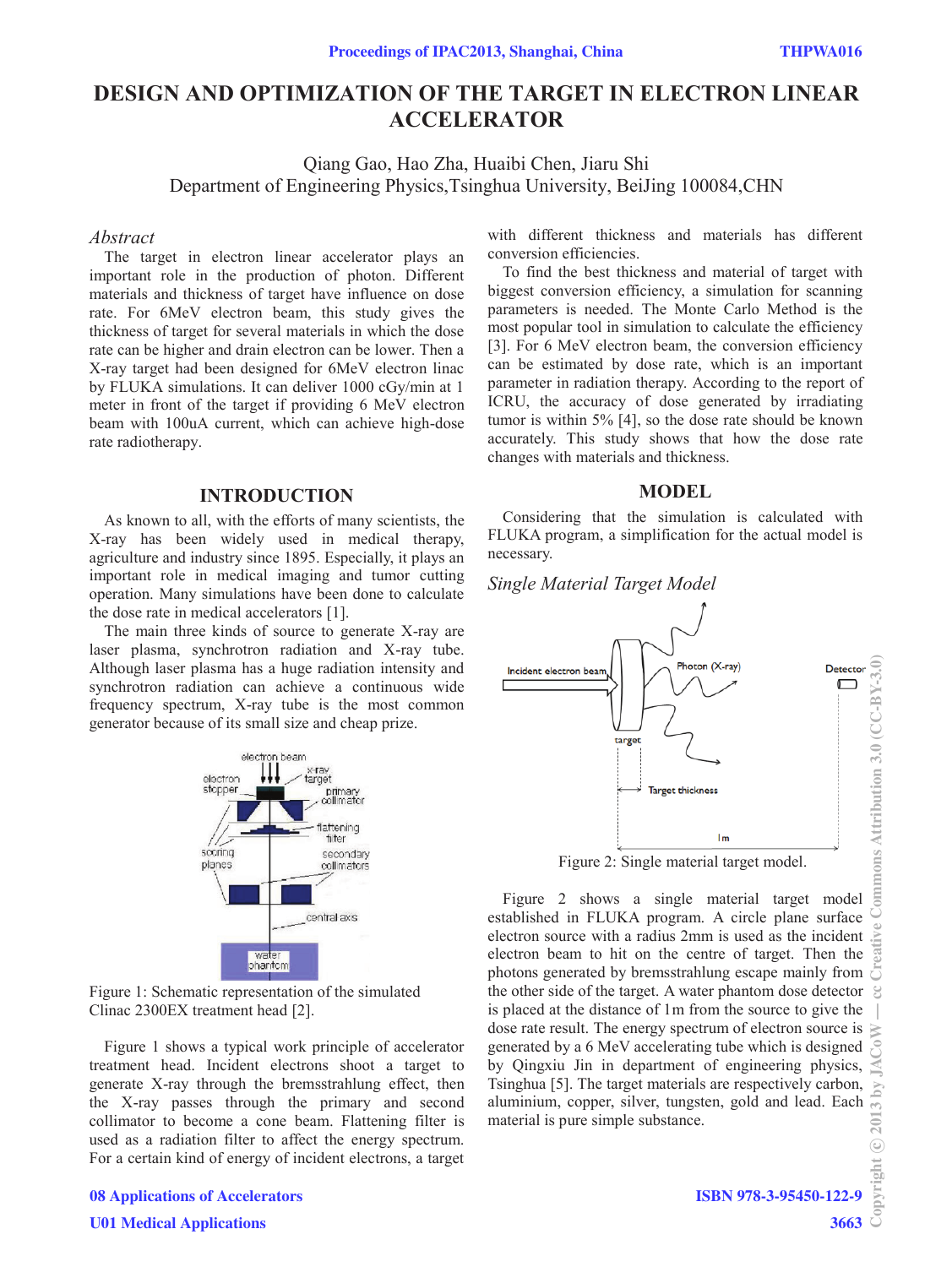# *Composite Material Target*



Figure 3: Composite material target model.

Figure 3 shows a composite material target model established in FLUKA program. The target is designed with two layers, the former is made of high atomic number material and another is low Z material, which means the incident electron beam irradiates on the high Z target firstly. Other parameters have the same meaning as they do in single material target.

### **RESULTS**

When the model is established, simulation can start. The number of particles in simulation is set to be 1000000 so that the relative error is lower than 5%. For each model, the detector records dose rate and leakage rate of electron energy. The electron energy leakage rate is the percentage of electron energy escaping from target.

## *Results of Single Material Target Simulation*

For each material, the simulation scans the thickness of target to calculate the dose rate and the electron energy leakage rate.



Figure 4: dose rate changing with thickness in different materials.



Figure 5: electron energy leakage rate changing with thickness in different materials.

Figure 4 and Figure 5 show the simulation result of single material target. It can be founded that there is a peak dose rate when the thickness is changing. Considering the condition that electron energy leakage rate should be lower than 0.05%, there is a thickness that can generate max dose rate. Combining the figure 3 and figure 4 it is easy to find the best thickness and dose rate.

Table 1: best thickness for single material target

| <b>Material</b> | <b>Best thickness</b><br>(cm) | Dose rate<br>(rad/min)<br>/100uA) | Leakage<br>rate $(\% )$ |
|-----------------|-------------------------------|-----------------------------------|-------------------------|
| Carbon          | 1.8449                        | 745.52                            | 0.05                    |
| Aluminium       | 1.3780                        | 914.78                            | 0.05                    |
| Copper          | 0.4311                        | 1111.90                           | 0.05                    |
| Silver          | 0.3596                        | 1167.10                           | 0.05                    |
| Tungsten        | 0.2682                        | 1078.10                           | 0.05                    |
| Gold            | 0.3166                        | 1003.10                           | 0.05                    |
| lead            | 0.4828                        | 1033.80                           | 0.05                    |

At the best thickness, the incident electron hitting on the target not only can generate a high dose rate but also can have a lower leakage rate.

## *Results of Composite Material Target Simulation*

Composite material target has two parameters to be scanned. For each layer thickness of the material, FLUKA program can give the dose rate and electron energy leakage rate.

In this work, combination of W and Al, W and Cu, W and Ag, W and Au (two similar materials) are studied. The reason why these materials is chose to be studied mainly is that they are common and can be got easily. Obviously, these materials are usually used in single material target.